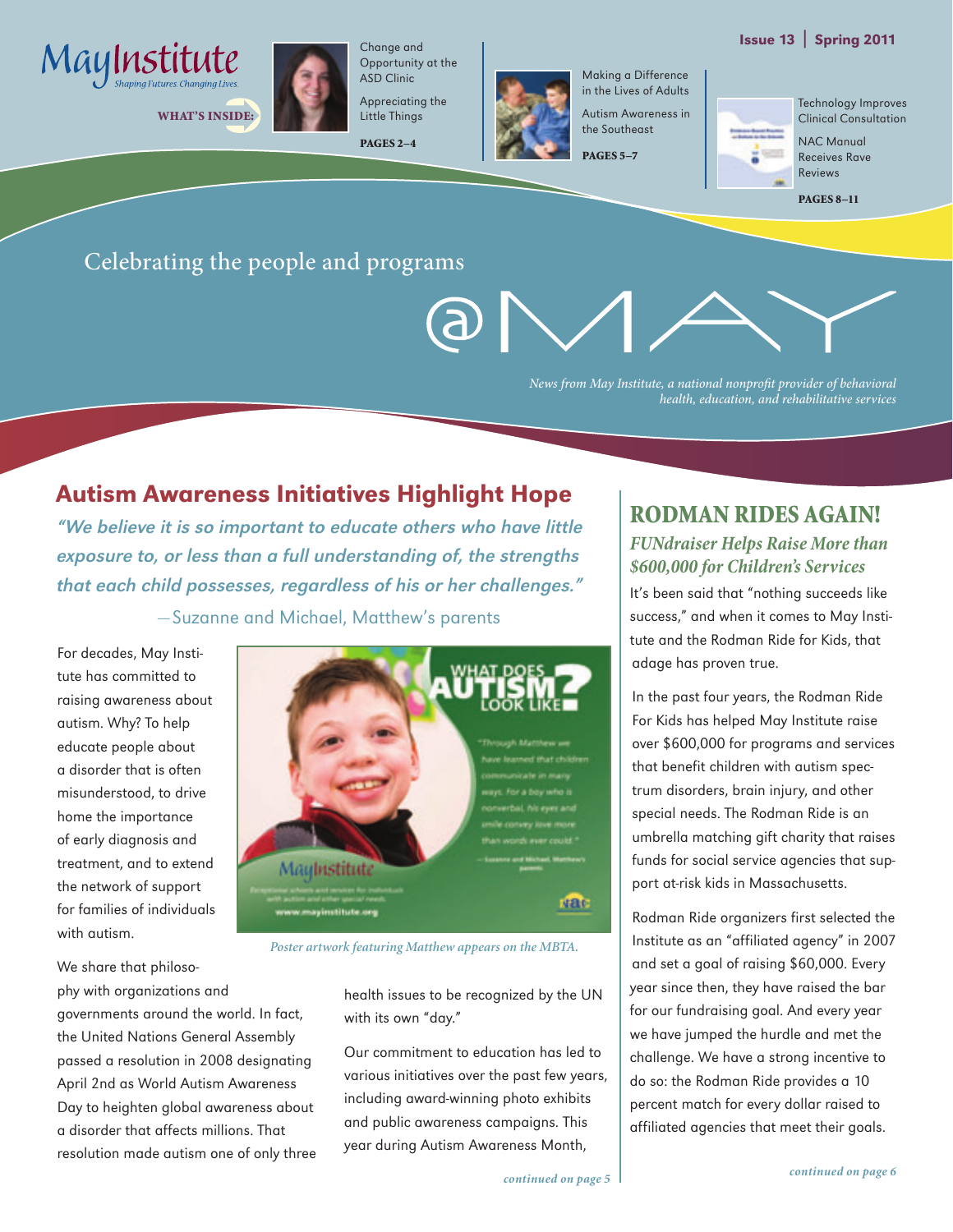#### **Letter from our PRESIDENT**



As May Institute marks its anniversary this month, 56 years after its founding, I am reminded of the progress we have made over the past six decades. Not just at May Institute, but in this country and throughout the international community.

Fifty-six years ago, most people had never heard of "autism." Children diagnosed with the disorder were typically institutionalized for life. Prevailing wisdom blamed a mother's lack of attachment to her child as the reason for the condition. Fear, shame, and a dearth of answers surrounded these families.

Today, as we continue to search aggressively for answers about autism, we have a growing arsenal of tools available to us. We can diagnose children as young as 16 months. We know which treatments are most effective, and we can provide intensive therapy that can change the trajectory of a child's life.

Through the years, we have helped countless individuals with autism obtain the skills they need to successfully transition from

childhood into adulthood, and lead full and rewarding lives.

From May Institute's own autism awareness campaigns during Autism Awareness Month in April, to the National Autism Center's ongoing international dissemination of information on effective treatments, to the United Nation's commemoration of World Autism Awareness Day, education about autism is making its way to families and communities throughout the world.

I invite you to read about some of our most recent efforts to educate communities, treat individuals and families, and advance the field of autism and developmental disabilities. There is still much to be done, but I applaud our collective efforts thus far and look with hope to the future.

As always, thank you for your support.

Sincerely,

Paustrau

Walter P. Christian, Ph.D., ABBP, ABPP President and CEO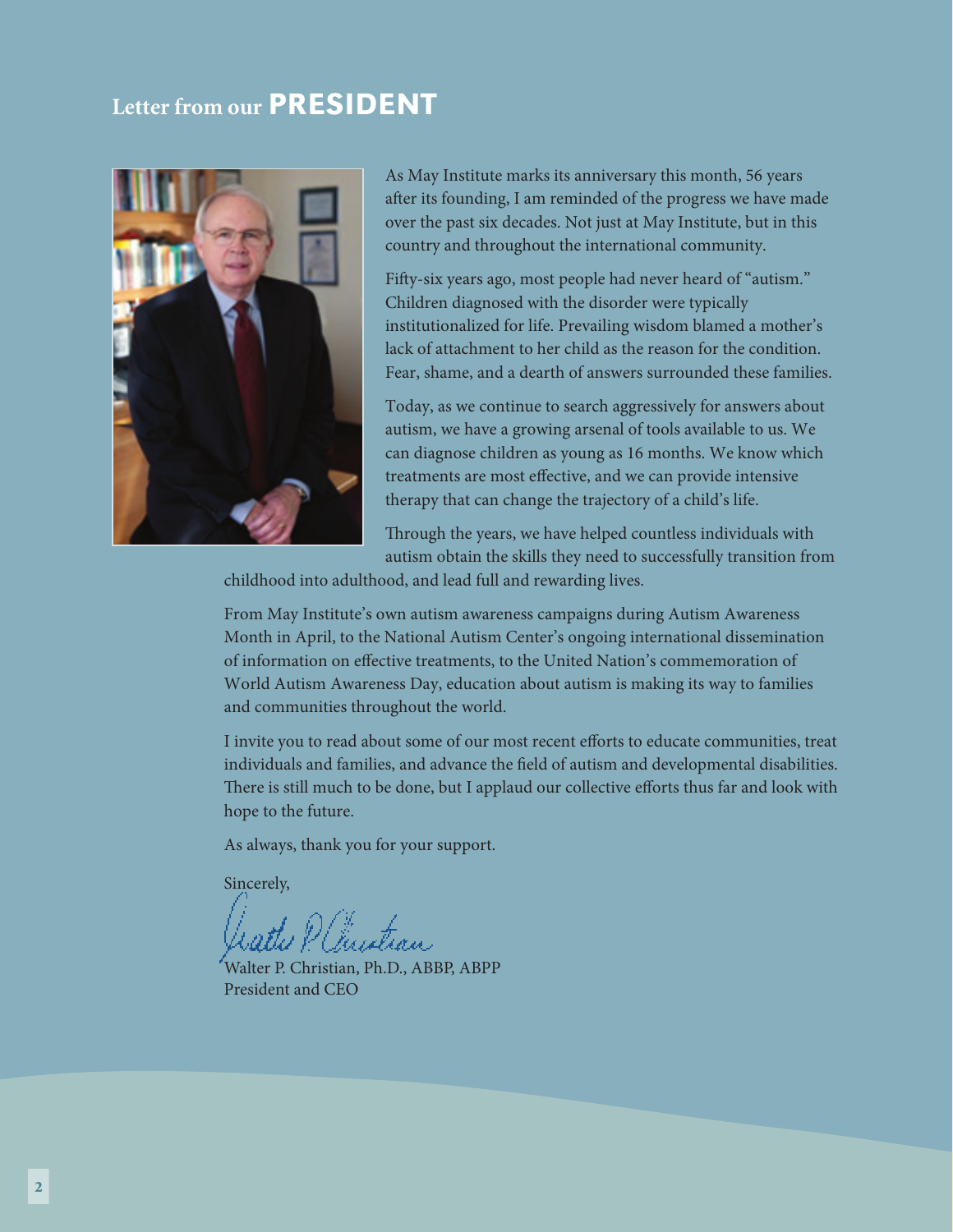### Change and Opportunity at the ASD Clinic HOME-BASED AND SCHOOL



Just as Dr. Petruccelli was settling into her new office and new job, ARICA went into effect in Massachusetts. This new legislation requires all insured health plans to cover "medically necessary services" for the diagnosis and treatment of ASD. Massachusetts is the 24th state in the country to enact such legislation.

"In terms of providing diagnostic and treatment services, the ramifications of ARICA on the ASD Clinic could be huge," says Dr. Petruccelli, who most recently served the Institute as Director of Homebased Services.

"The ARICA legislation means that some families will have more options. For example, they will not have to rely on school districts to provide the home and community services their children need; neither will they be required to fully fund those services out of their own pockets."

**"Things are going to change," says** Marisa Petruccelli**, Psy.D., the new Director of the Autism Spectrum Disorders (ASD) Clinic in Randolph, Mass., referring to the impact that new autism legislation in Massachusetts will have on the Clinic in the coming months. The new law is known as ARICA (An Act Relative to Insurance Coverage for Autism).**

> Families come to the ASD Clinic not only for diagnostic evaluations and evidencebased therapeutic treatment services, but also for support services that include group and one-on-one therapy sessions that help them adjust to an ASD diagnosis and manage stress.

> In addition, the Clinic's "Pathways" onsite parent education series provides families with important information that will help them help their children. "It is our long-term goal to have additional family educational information available both onsite and online," Dr. Petruccelli explains. "For example, we hope to offer sibling training and a parent education series uniquely related to Asperger's Syndrome in the near future." $\bullet$

Editor's note: Education and support services are not covered under the ARICA law.



## Consultation Services Earn CARF Accreditation

"Children and youths with ASD throughout the world receive better treatment outcomes in some part because of the leadership and research demonstrated by May Institute."

That statement was part of a recent accreditation report from the Commission on Accreditation of Rehabilitation Facilities (CARF), issued at the completion of a three-year accreditation of May Institute's home-based and school consultation services in Georgia and Massachusetts.

The CARF accreditation report commended the Institute for its exemplary service delivery models which incorporate current research and evidence-based practice. "May Institute is a national leader in the field of treatment for children with ASD (autism spectrum disorders)," CARF noted.

The report also praised May Institute staff and Board of Trustees members, noting, "May Institute is fortunate to have many highly educated, certified, and licensed individuals in its employ." It went on to say that, "board members are knowledgeable and provide leadership and direction" and that, "the practice of growing individuals for greater responsibility percolates throughout the organization."

"I am extremely proud of our organization, its employees, and Board of Trustees," said Walter P. Christian, Ph.D., ABBP, ABPP, May Institute's President and CEO. "This accreditation is not only a well deserved recognition of our outstanding consultation services, but also a formal acknowledgment of the Institute's national leadership, our employees' impressive clinical expertise, and the invaluable guidance provided by our Board members." $\bullet$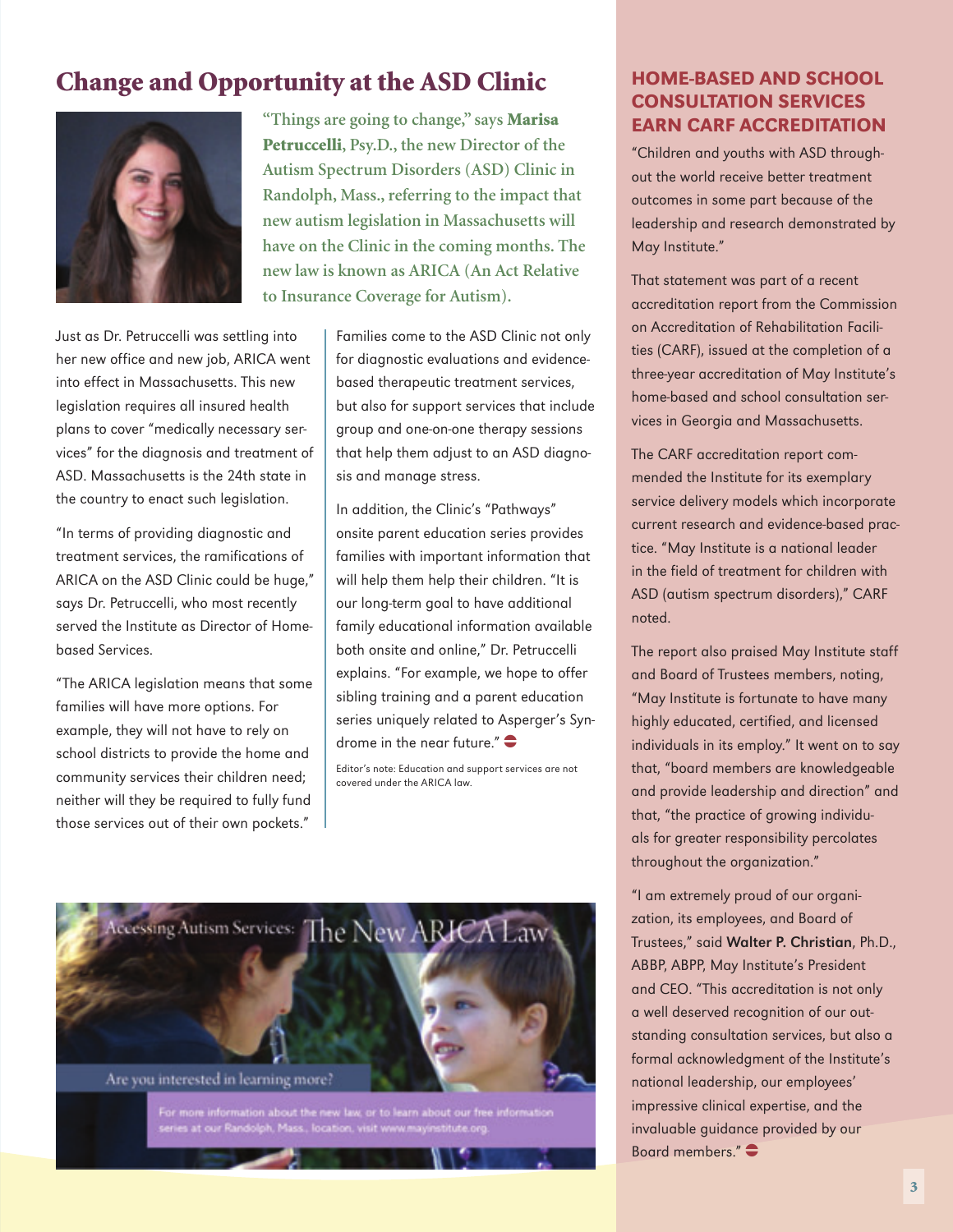# **NORTHEAST<sup>@</sup>MA**

#### Randolph Staff Honored

The entire staff from the May Center residential and teaching community in Randolph, Mass., recently had the opportunity to recognize their peers' significant contributions to May Institute.

At a recognition luncheon, David Murphy, M.Ed., the school's Executive Director, explained that "the occasion was meant to take a moment to honor those on the staff whose years of service have left an indelible imprint on the entire program."



*Dr. Walter P. Christian shares a heartfelt congratulations with Ann Marie Flaherty.*

Other speakers included Walter P. Christian, Ph.D., ABBP, ABPP, the Institute's President and CEO, and Ralph Sperry, Ph.D., ABPP, Chief Operating Officer. Both personally congratulated and awarded Certificates of Appreciation to 49 staff in recognition of their years of service.

"Every day, lives are being changed because of you," said Dr. Christian. "There isn't a day that goes by that I don't recognize that at the very heart of May are those of you who have dedicated so much, for so many years, to the families we serve. I am deeply grateful for the commitment, compassion, and professionalism that you have brought to May throughout these many years."

Those honored included: Dale Nasman, Direct Care II, for 22 years of service; Deirdre MacInnis, Program Support Coordinator, for 18 years of service; Kathleen Buckley, Nurse, and Ann Marie Flaherty, Clerical staff, for 17 years of service.  $\bullet$ 

#### **APPRECIATING THE LITTLE THINGS** Randolph Students Shine at Winter Showcase

Every parent beams with pride when their child steps on a stage. And every student lights up with excitement when they see their very own artwork on public display.

Opportunities for special moments like these came for families, staff, and students at the May Center for Child Development's first-ever Winter Showcase held at the Randolph, Mass., campus. The event featured a holiday and winter-themed art exhibit and musical extravaganza, where students from ages 3 to 22 sang, played, and danced to their favorite songs.

The performances represented significant individual accomplishments and personal courage for students like Josephat. Here are excerpts from his mother's letter:



*Music Teacher Justina Stickland guides Josephat during his solo, while staff members Rebecca Parenteau (back) and Lisa Roscoe (far right) look on.*

Josephat was two years old when he was diagnosed with autism. I was not naive or in denial. I had known that something was "wrong" long before then, and had been pushing his pediatrician for answers for more than a year. Still, hearing that diagnosis was heartbreaking. It made it official. My beautiful, big-eyed boy with the contagious smile was autistic.

Josephat is now nine years old. Over the last seven years there have been many setbacks, but just as many triumphs. I still hold high, albeit different, expectations for my son. I have learned that while autism brings many challenges, it does not limit Josephat's ability to be happy. Most importantly, I have learned to appreciate the little things.

The Winter Showcase was full of little things to appreciate. There was seeing the beautiful artwork, created by Josephat and other May Center students, that lined the walls leading into the gym. There was watching Josephat on stage with his classmates, banging the drum and dancing around to the music. And, there was listening to Josephat, a minimallyverbal child, sing "Jingle Bells," one of his favorite songs. He was a bit off tempo, but all smiles.

Seeing Josephat so happy is the best thing of all!  $\bullet$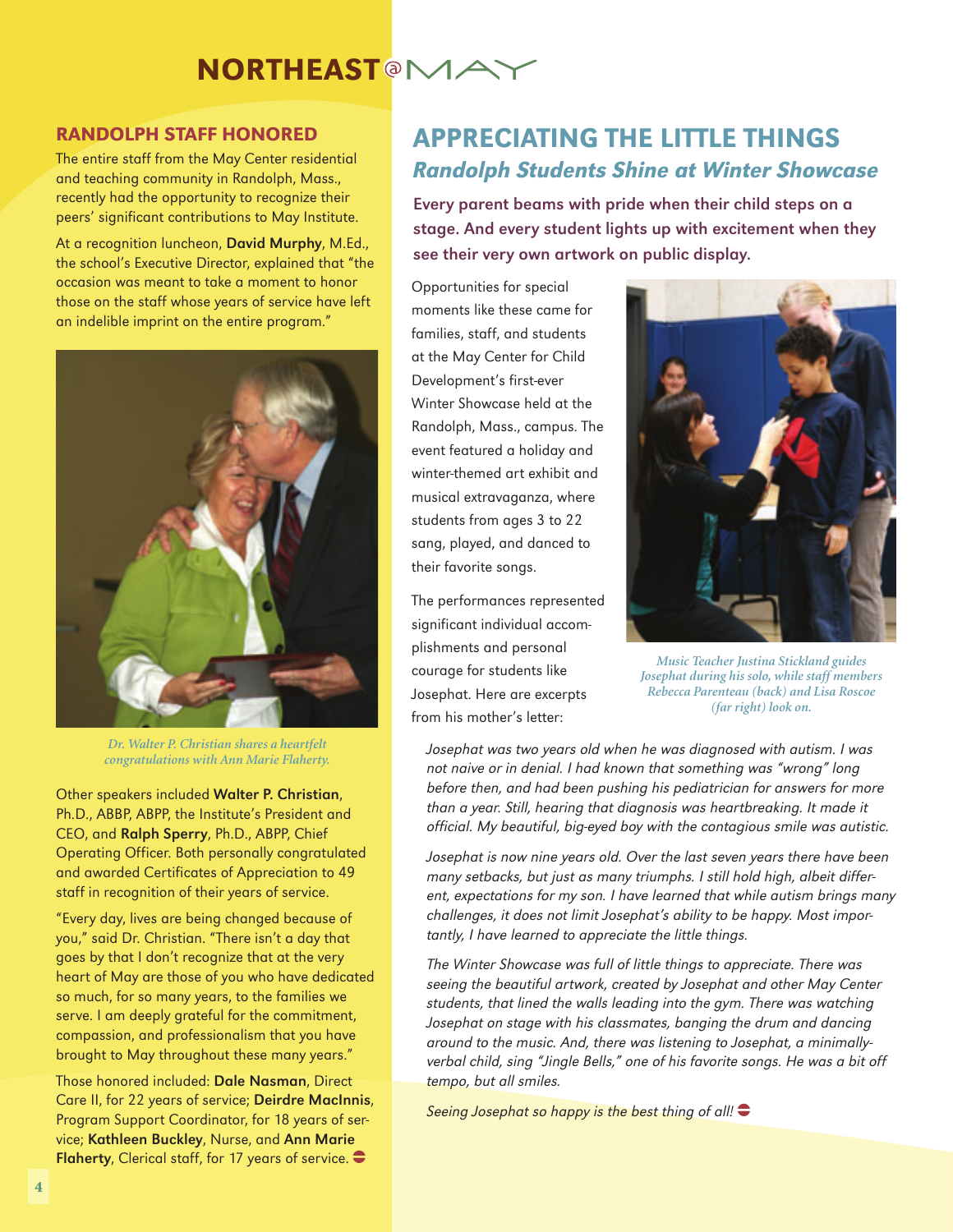#### Making a Difference in the Lives of Adults With Special Needs

In recent issues of @May, we have highlighted our Massachusetts clubhouses and day habilitation programs. In this issue, we turn our attention to the Institute's adult residential services—more than 150 group homes and supported living apartments located in communities across Massachusetts, Connecticut, and Florida.



These residences are staffed by dedicated employees who are committed to providing respectful, effective, and supportive services to adults with special needs; adults like Nancy (above), an 81-year-old woman with developmental disabilities and dementia.

Nancy used to live in a nursing home. Thanks to the settlement of a class action lawsuit on behalf of disabled individuals, she was able to move into a May Institute group home in North Reading, Mass.

"When I get Nancy up in the morning, she always throws her arms around me and gives me a big hug," says Sue Santapaola, a program specialist who works with Nancy.

Today, Nancy enjoys attending dances for seniors, participating in music therapy sessions, and helping her caregivers prepare meals. She goes to her local church, enjoys shopping and other community outings.

"They're good to me here," Nancy says, "and the food is really good too"! $\bullet$ 

#### Celebrating Thomas!

Adorned in his cap and gown and wearing a very big smile, Thomas is a proud high school graduate. Thomas lives in one of the May Center for Adult Services' community residences for adults with developmental disabilities and is a member of its Raynham, Mass., day habilitation program. Director of Day Services Marcia Galavotti, B.A., B.S., (pictured) and other staff members, friends, and housemates helped Thomas mark his wonderful achievement. "May staff helped me celebrate," he said. "There was a party with food and music…I had a good time!" Thomas dreams of owning his own business some day.  $\bullet$ 



#### Autism Awareness... continued from page 1

our billboards in prominent locations in Boston and Columbus, Ga., call attention to the prevalence of autism.

We are also proud to bring back our "What Does Autism Look Like?" campaign on the MBTA (Massachusetts Bay Transportation Authority). The campaign puts a human face on the disorder through its beautiful photographs and compelling stories of children and adolescents with autism.

Young Matthew, the son of Suzanne and Michael, is one of the children who brings the exhibit to life. "Matthew has always had the ability to draw people into his life, so being

one of the faces of this campaign gives him the opportunity to shine as an educator about those who share his special traits," his parents tell us.

The campaign includes 125 large platform posters currently displayed

#### Have you seen our autism billboards or MBTA campaign?

If so, we'd love to hear your thoughts. Please email us at info@mayinstitute.org, or contact us via our website.

in 55 stations, and more than 1,300 educational "car cards" displayed on subway cars, buses, and commuter trains. The broad reach of the MBTA allows us to provide

important information about autism to an audience of over 1.3 million commuters who use the MBTA every day.

Feedback on the campaign has been extremely positive. JudyAnn Bigby, M.D., Secretary of Massachusetts Health and Human Services, wrote, "This autism awareness initiative shares a powerful message about the importance of research, early diagnosis, treatment, and—above all—hope. The campaign captures the diverse faces and winning spirits of so many people with autism and their loved ones."

To learn more about other autism awareness initiatives, see page  $7.$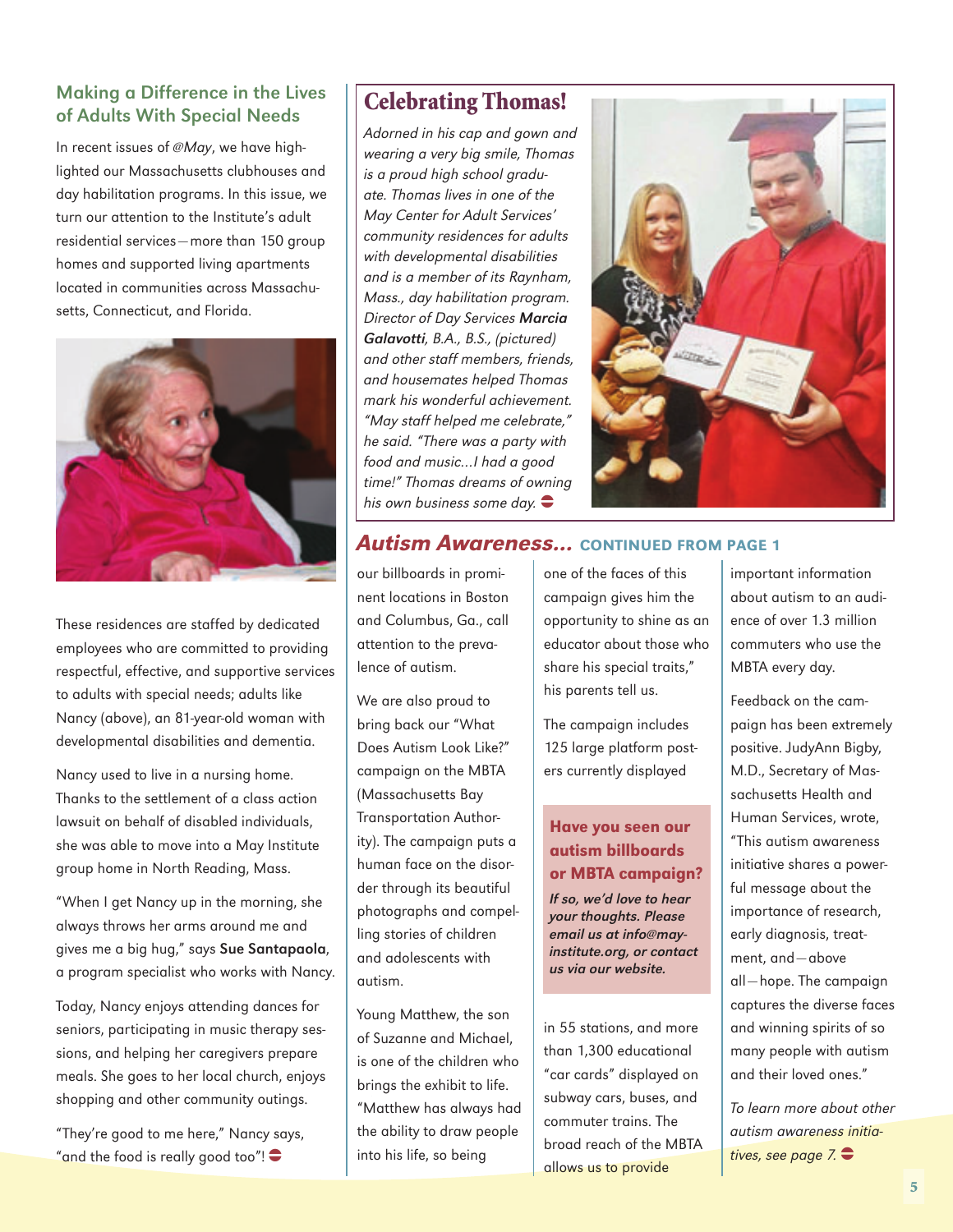

# grants&gifts notable

We are truly grateful to the corporations, foundations, and agencies that support our vital services through their grants and donations. Recent supporters include:

New York Center for Autism awarded May Institute a \$20,000 grant, representing a portion of the proceeds of Comedy Central's 2010 Night of Too Many Stars. Proceeds from the televised fundraiser, which raised over \$3.5M, will help create new programming for individuals with autism in our care.

BJ's Charitable Foundation provided a \$5,000 grant to purchase reading supplies and books for children with autism served at the May Center for Child Development in Randolph, Mass.

The Scheidel Foundation awarded a \$5,000 grant to purchase athletic equipment, musical instruments, and electronics for the activity room at our Adult Day Training Program in Jacksonville, Fla.

Billy Andrade–Brad Faxon Charities for Children awarded a \$3,000 grant to purchase recreational and fitness equipment for our Children's Connections program in New Bedford, Mass.

Peoples Federal Savings Bank Foundation donated \$1,000 to support the food pantry at the May Counseling Center in West Roxbury, Mass.

# **GIVING @MAX**

#### Rodman Rides Again !... CONTINUED FROM PAGE 1

In 2010, our goal was \$175,000. Once again, we met the challenge and earned another \$17,576 from the Rodman Ride, thanks to the 10 percent match. Credit for our continued success goes to employees throughout May Institute, our board members, business partners, families, and corporate sponsors.

Our 2010 May Institute cycling contingent included 20 teams whose members pedaled a combined total of 2,800 miles. In addition to the revenue generated by the riders, employees organized local events that attracted strong support and brought in significant contributions.

"One hundred percent of these funds will benefit the thousands of children

- $-$ \$30,000
	- Stephen H. Peck & Associates/UBS
- $-$  \$10,000
	- Fabiani & Company
- $-$ \$5,000
	- Todson, Inc.
	- Merrill Lynch
	- Big Y Foods, Inc.
	- BJ's Charitable Foundation
- $-$ \$4,000

– Arbella Insurance Group Charitable Foundation

 $-$ \$3,000

– Telamon Insurance & Financial Network

- $-$ \$1.500
	- The Beveridge Family Foundation
	- –BlackRock Financial Management, Inc.



*May Ambassador Christa Keil rides with Hans Keil and Julia Wooldridge (l-r).*

in Massachusetts who receive our services," says Heidi Howard, M.P.A., Chief of Business Development. "We are extremely grateful to the Rodman Ride for helping us make a difference in the lives of the children we serve."

Each year, we are fortunate to benefit from the support of our business partners. We are grateful to the following 2010 sponsors:

- $$1,000$ 
	- 596 Summer Street, LLC
	- Boston Bean Coffee Co.
	- Centre Street Garage
	- Cummings Properties
	- Fenno Trust
	- Hub International New England
- Jackson Lewis, LLP
- Smith & Rauschenbach
- $-$  Weinstein Smith, LLP  $\bullet$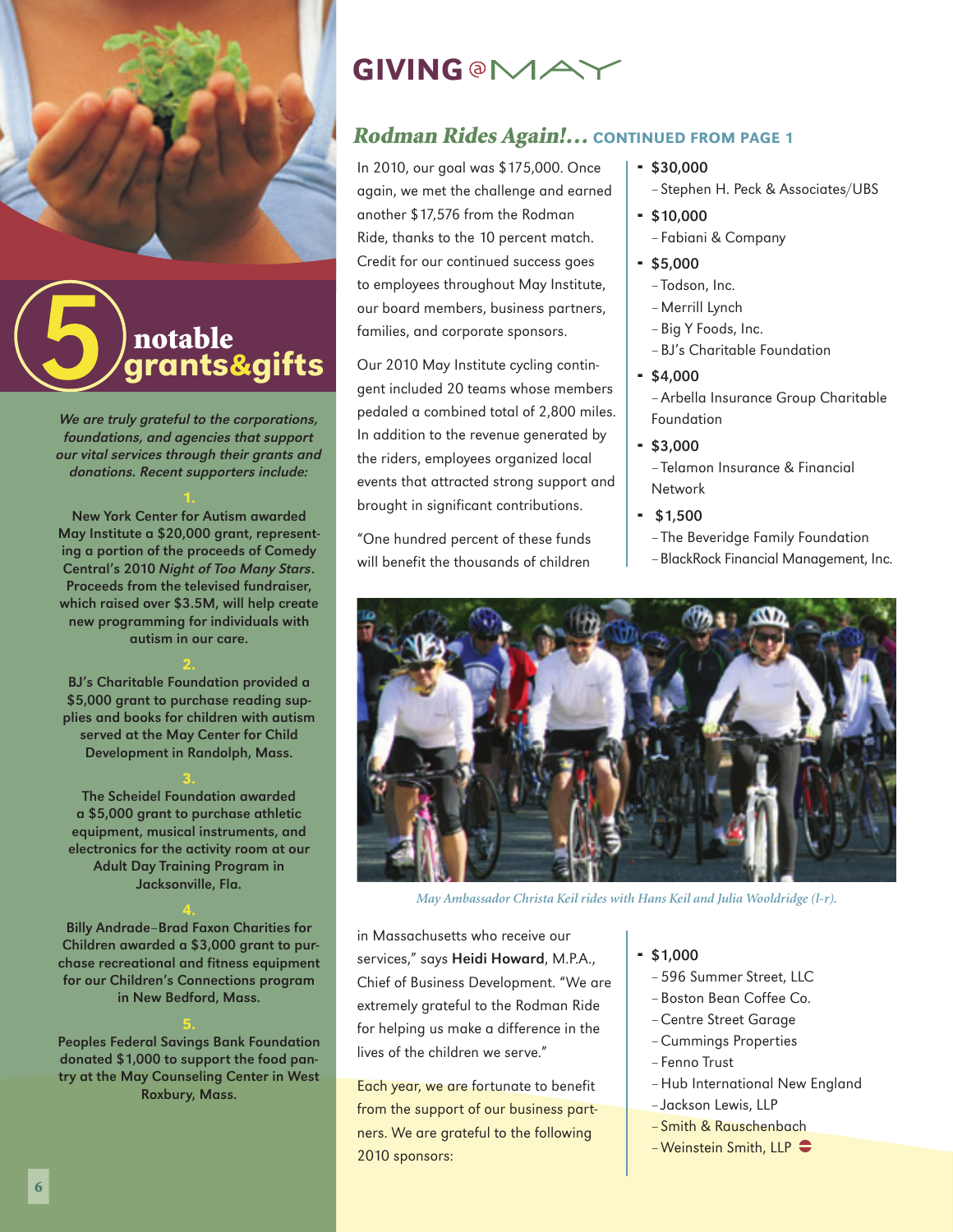# Southeast **Why I Love My Work**

#### Commitment to Military Families Extends to Autism Awareness Efforts

**As part of our ongoing commitment to expand autism services to military families, May Institute opened two new May Centers for Autism Spectrum Disorders (ASD) in the second half of 2010.** 

One of these Centers is located in Killeen, Texas, near Fort Hood; the other is on the border of Tennessee and Kentucky, and serves families at Fort Campbell. Both sites started serving military families immediately, and are working with almost 30 additional families who have shown interest in services.

These Centers join a growing list of locations serving installations in 10 states. As we meet families and build relationships in these communities, we are also focused on increasing autism awareness. medical vehicles, and fire trucks.

 The Center in Columbus is also sponsoring a billboard (pictured below) in town with the message, "One in 88 military children has an autism spectrum disorder," and inviting visitors to our website to learn more.

 Austin Peay State University in Clarksville, Tenn., will host May Institute's Faces and Voices of Autism photo exhibit. Located in the same city as our new May Center, the university is also in close proximity to Fort Campbell.



Staff at these Centers are using Autism Awareness Month in April to educate and inform. Here are some of the initiatives taking place:

- The May Center for ASD in Columbus, Ga., is holding its third annual "Salute to Safety" event to address safety concerns for children with special needs. First Responders from the local community will attend, and children will be able to climb aboard police cars, emergency

The April issue of Exceptional Parent magazine includes a feature story by Christina Bock Giuliano, M.S., BCBA, Clinical/Program Director at our May Center for ASD in Clarksville, Tenn. It highlights the challenges and successes of a little girl with the rare diagnosis of Rett syndrome—one of the five autism spectrum disorders. Young Riley receives services from the May Center. For more information on these or other initiatives, visit www.mayinstitute.org.  $\bullet$ 

# By Heather Castle, B.A.

I first met "Tommy" in October 2005 when he was 5 years old. He worked with a team of four therapists and was receiving close to 35-40 hours of in-home applied behavior analysis (ABA) a week.

This little boy had very few words and was using a Picture Exchange Communication System (PECS) to communicate. After working his way through basic programs such as matching, fill-in-words, and letter and number identification, Tommy began working with more expressive programs and letter sounds. With the help of his therapy team, he began to improve his communication, social, and self-care skills.

Tommy attended a Pre-K program, and then progressed to a Kindergarten class at a local school. There, he began to interact with his peers and learned to follow directions without acting out.

At his next school he studied math, science, and writing, and participated in art, music, and physical education. Soon, he was able to read short stories and complete his homework independently. Outside the classroom, he enjoyed playing baseball and soccer with his peers.

Given his steady progress over the years, Tommy reached a point where he no longer needed one-on-one assistance in school. By the end of August 2010, he was at the top of his class for reading skills, and could hold one-on-one conversations with peers and adults. He began playing piano and joined the Miracle League baseball team.

When he "graduated" from his May Institute therapy sessions, Tommy had mastered over 25 programs, and improved his reading, social, and selfcare skills. He could follow directions, take on new challenges, and ask for help without displaying any of his previous challenging behaviors. He had become a happy young man who was a joy to be around.

Working with students like Tommy is one reason why I love my work!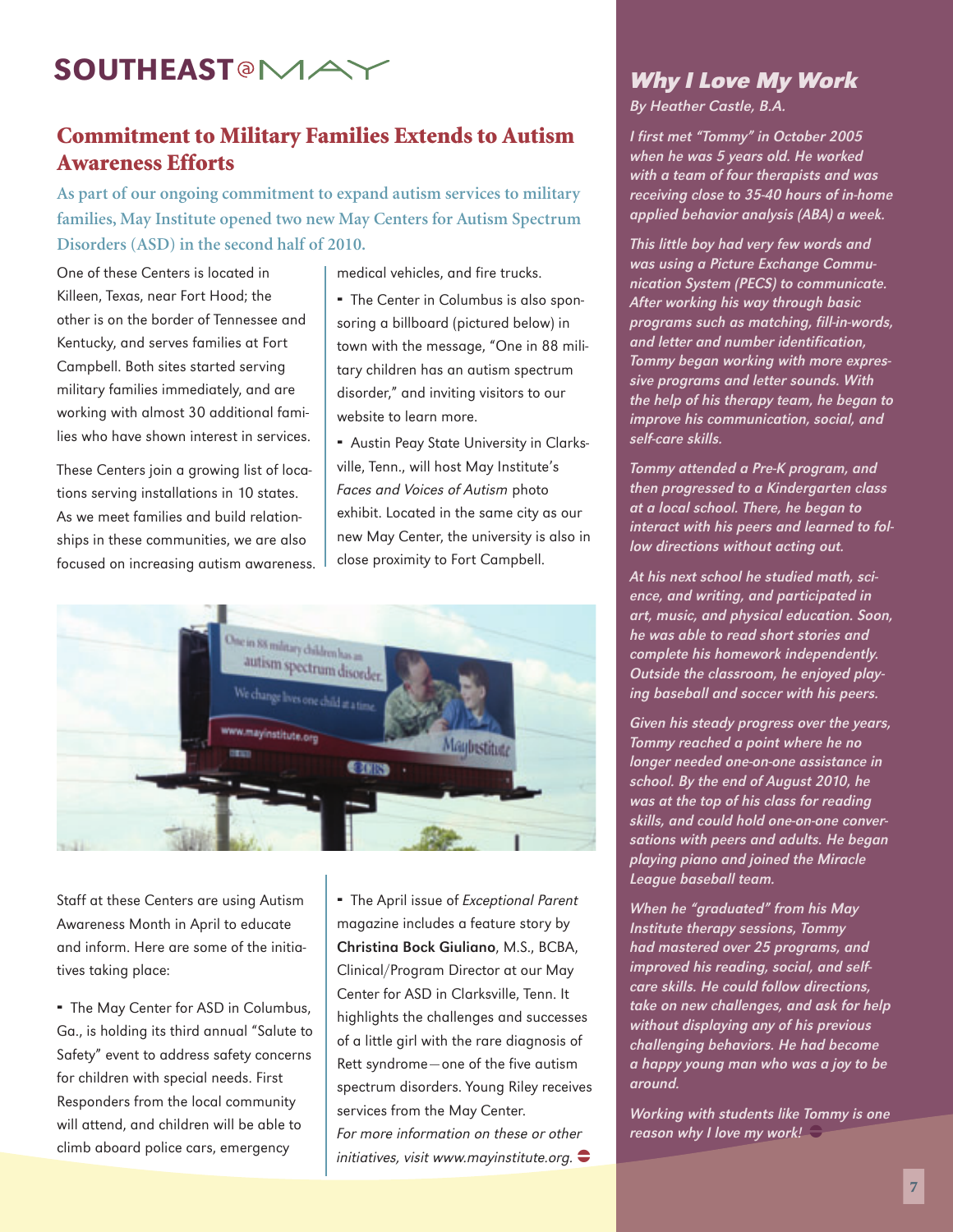# names<br>& FACES

#### VP of Adult Services for Connecticut Division Named



Tracey Walker, M.A., has joined May Institute as Vice President of Adult Services for the Connecticut division. She will ensure quality day and residential adult ser-

vices for programming in that area. Her responsibilities will include oversight of operations, budget, training, evaluation, research, and quality assurance.

Walker has more than 30 years of experience in the human services field. She comes to us from the Connecticut Council of Family Service Agencies where she served as Director of Programs. She has also served as Executive Director of Hockanum Industries, a day services agency.

She received both her bachelor's and master's degrees from Rhode Island College in psychology.  $\bullet$ 

#### Merrill promoted to VP



Stephen Merrill, LICSW, BCD, was promoted to Vice President of Behavioral Health Services for May Institute. Merrill's responsibilities now

include clinical and budgetary oversight for all behavioral health programs.

Merrill has more than 30 years of experience in the behavioral health field; 27 of those years have been with the Institute. Previously, he served as Director of Programming for our southeastern Massachusetts division.

Merrill holds degrees from Roger Williams University in psychology and sociology. He received a master's degree in social work from Rhode Island College. Merrill is a Licensed Independent Social Worker and a Board Certified Diplomat in social work.  $\bullet$ 

## **INSIDE@MAY**

#### **Innovative Technology Improves Clinical Consultation Around the Country and Throughout the World**

Children with autism spectrum disorders as far away as California, Florida, and even Saudi Arabia are benefiting from the expertise of senior clinicians at our corporate headquarters in Massachusetts, thanks to state-of-the-art video conferencing capabilities.

For the past year, Jade Lewis, M.Ed., BCBA, Clinical Director for the May Center for Autism Spectrum Disorders in Columbus, Ga., and therapists from her office have participated in weekly meetings with colleagues in Randolph, including Robert Putnam, Ph.D., BCBA-D, Senior Vice President of School Consultation, and Marisa Petruccelli, Psy.D., Director of the Autism Spectrum Disorders (ASD) Clinic. Twice a month, one of the therapists presents a case that the entire team discusses.

It's the kind of collegial consultation that takes place all the time at May Institute. What makes these meetings unique is that, because of video conferencing capabilities installed at Randolph's corporate headquarters, no one has to travel to attend.

Video conferencing enables therapists to share their data, assessments, and behavior support plans with senior clinicians nearly 1,000 miles away, who then provide immediate feedback.

"The meetings take place on Friday mornings and include a client summary, graphs of behavior acquisition/reduction data, and a competing pathways form that Dr. Putnam has trained us to use," says Jade. "He and I lead the discussion, and then he and other staff in Randolph provide feedback."

According to Kevin More, M.B.A., the Institute's Vice President of Information Systems, May's video conferencing system is fully encrypted to meet HIPAA and other regulatory requirements.

"Of course we use the phone and email to communicate with staff in the field," says Dr. Putnam. "But video conferencing allows us to interact faceto-face. Reviewing functional behavioral assessments works better with video conferencing than by phone," he adds, "and it's significantly less expensive than having staff travel back and forth."

#### **The International Connection**

May Institute clinicians also use Skype technology to facilitate supervision with consultants in the field, and to provide consultation and training to individuals and organizations throughout the world. "For more than a year we were Skyping monthly with colleagues at the Center for Early Intervention in Warsaw, Poland, sharing presentations and providing peer review," says Chief Clinical Officer Lauren Solotar, Ph.D., ABPP, who now oversees the Institute's Center for International Training and Support.

Thanks in part to technology that has facilitated global outreach, staff have been able to serve families from a number of different countries. For example, our ASD Clinic has provided assessments and evaluations for families from England and Saudi Arabia, and our Randolph school has served students from as far away as Iceland and Germany.

Full story on www.mayinstitute.org.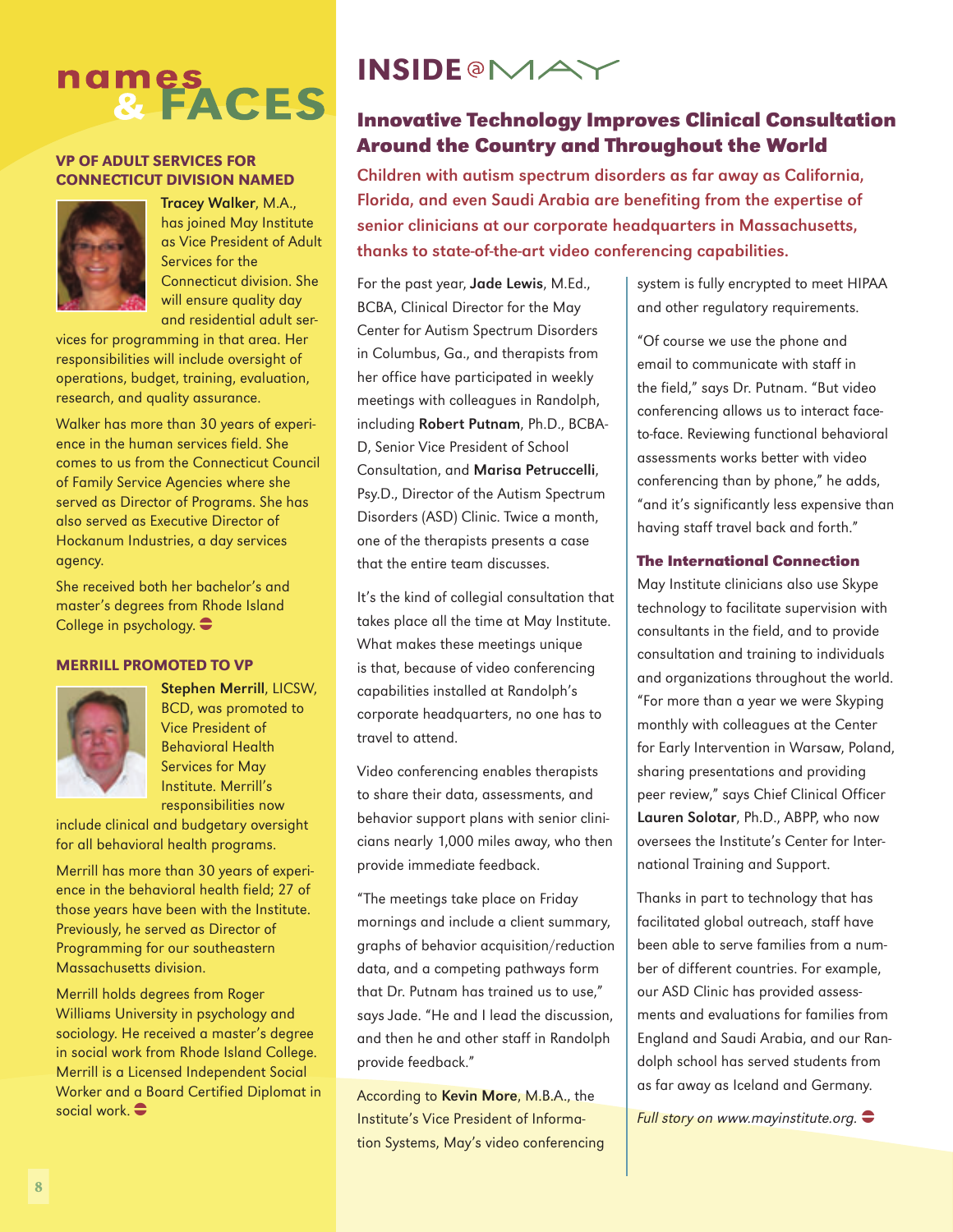#### Trustees' Fund Award Winners

Seven May Institute employees were honored with the 2010 Trustees' Fund Awards. Established in 1993 and funded by May Institute Board of Trustee members, these awards recognize individuals who exemplify the Institute's ideals of service and professionalism. Each award recipient received a plaque and a monetary gift.



Rose Arruda, Medical Coordinator at the May Center for Education and Neurorehabilitation in Brockton, Mass.



Ceci Blanford, Behavior Specialist/Activities Coordinator for the Bottomridge Group Home in Orange Park, Fla.



Amy Bontranger, Military Marketing Manager at the May Center for Autism Spectrum Disorders in Columbus, Ga.



dolph, Mass. Jennifer Richardson, Program Coordinator, Reservoir Avenue Resi-

dence in Revere, Mass.

Dan Martin, Regional Team Leader, Home and School Consultation in Randolph, Mass.

Caitlin McMahon, Ph.D., Staff Psychologist, Autism Spectrum Disorders Clinic in Ran-



Todd Fournier, Job Coach at the May Center for Child Development in Randolph, Mass. (May Institute lost a dear friend and colleague when Todd passed away on December 11, 2010, after a lengthy illness. He was unable to attend the recognition ceremony, but delighted to learn he was an award winner.)

#### **Chiefs Solotar and Sperry Receive ABPP Credentials**

May Institute is proud to announce that Lauren Solotar, Ph.D., ABPP, Chief Clinical Officer, and Ralph Sperry, Ph.D., ABPP, Chief Operating Officer, have earned board certification in their respective specialties from the American Board of Professional Psychology (ABPP).

ABPP is a national governing board that recognizes individuals who

demonstrate excellence in meeting the advanced education, training, and experience requirements in approved specialty areas of psychology.

Dr. Solotar received her ABPP certification in clinical psychology with a specialization in cognitive behavior therapy. Dr. Solotar is an expert in cognitive and dialectical behavior therapies, and specializes in the

treatment of eating and anxiety disorders.

Dr. Sperry received his ABPP certification in organizational and business consulting psychology. He is one of 44 psychologists in the country with this designation, and the only psychologist in Massachusetts with this credential. Dr. Sperry is also a licensed marriage and family therapist.  $\bullet$ 

#### More Named SIM President



**Congratulations** to Kevin More, M.B.A., our Vice President of Information Systems, who has been elected President of the Boston Society for Information

Management (SIM). SIM is the area's leading professional society for information technology (IT) specialists interested in the innovative use of IT to learn, collaborate, and improve their skills.

"SIM offers a variety of forums in which members come together to explore the revolution that is changing the way the world communicates, learns, and does business," says More. "I want to go 'back to the basics' and focus on strengthening these roundtable programs that allow technology leaders to share ideas, experiences, and knowledge in a vendor-neutral environment."

He plans to use technology in innovative ways to market the Chapter, recruit new members, foster collaboration opportunities, and deliver value to its members. Last year, he chaired the SIM International Social Media Team and was responsible for integrating social media into the organization's overall communications and collaboration strategy. He plans to leverage this same technology at the local level by integrating multiple channels, including Twitter, YouTube, LinkedIn, and Facebook with traditional offerings to accomplish this goal.

"It is important that SIM not only gives back to the profession, but to the community as well," More noted. "We encourage students to consider information technology as a profession through our work with local colleges and universities, through our outreach partners, and through our own outreach program, Future Potential in IT. There is an increasing demand for qualified IT workers in the U.S. and not enough skilled workers to meet the demand of the IT job marketplace." $\bigcirc$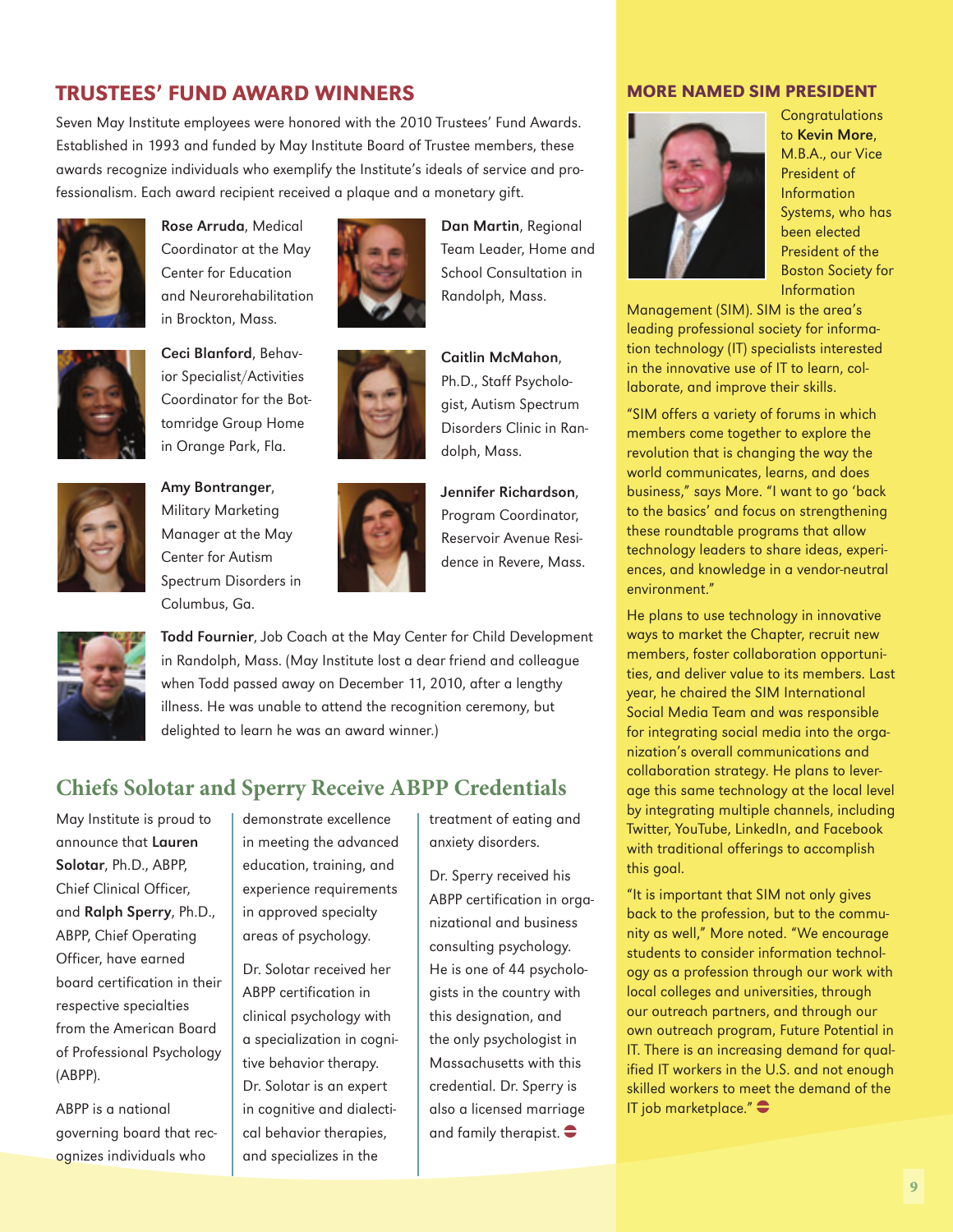# notable<br>NEWS

- The Autism Advocate, the magazine of the Autism Society of America, published the article, "Learning Each Other's Language: Strategies to Improve Communication Between Neurotypicals and Individuals on the Autism Spectrum." Authored by Susan Wilczynski, Ph.D., BCBA-D, Executive Director of the National Autism Center, the piece is based in large part on the communications lessons Dr. Wilczynski has learned from her colleague and friend, a college professor with Asperger's disorder.
- More than 200 national and regional media outlets carried the announcement from the PR Newswire about the impact of the National Autism Center's educator manual (see related article on page 11).
- Exceptional Parent magazine featured the stories of families served by May Institute in its November and December issues. The article "Fighting Back: Helping Students with Special Needs Build Skills, Prevent Bullying," was authored by Marisa Petruccelli, Psy.D., and Patricia Ladew. "Family Matters: Enlisting the Family to Ensure Successful Early Intervention for Children with Autism Spectrum Disorders," was authored by Robert Putnam, Ph.D., BCBA-D, and Patricia Ladew.
- In the Boston Business Journal's listing of the area's largest nonprofits, May Institute is ranked 31st out of the 50 nonprofits cited, based on assets. The Institute is also highlighted as the ninth highest revenue-producing nonprofit, and the fourth largest nonprofit employer in the state.
- The Santa Cruz Sentinel article, "Bay School Students to Showcase Winter Bird Art at Downtown Boutique," highlighted a creative initiative and community collaboration spearheaded by parent Jesse Gonzalez.

# WEST COAST  $\text{MA}$

#### Congressman Receives Warm Welcome at TBS

The Bay School (TBS), one of May Institute's five special education schools, was delighted to welcome California Congressman Sam Farr to its campus in Santa Cruz, Calif., last fall.

"Congressman Farr visited each classroom at TBS and spent time interacting one-on-one with students and staff," says Andrea Gold, Ph.D., BCBA-D, Executive Director of TBS.

"Congressman Farr participated in a language training program with Molly, who is nonverbal," Dr. Gold continues. "It was wonderful to see her excitement when he praised her for correctly identifying an item."

Later, Molly approached him again. Using a special program on her iTouch to communicate, she asked the Congressman to join her outside on the swing. "He was clearly amazed by the use of this kind of device in the classroom," continues Dr. Gold.

While visiting with another student, Congressman Farr confided that he, too, struggled with a disability—dyslexia when he was younger. The child was

intrigued and with an earnest expression replied, "You have a disability? Well, then it's good that you're in a school that helps people with disabilities!"

The students and teachers honored Congressman Farr with a book of artwork. "I was very impressed with the work the school does with these special children," wrote the Congressman in a letter. "The information you provided is crucial to the work I do as a member of Congress. Thank you for giving me this extraordinary opportunity to spend time with your staff and students."  $\bullet$ 

*Molly uses her iTouch to communicate with Congressman Farr. After she selects words and images, the device "speaks" for her.*





*Pictured (l-r): An aide to the Congressman; Laura Newman, Interim Director of Education; Andrea Gold, Executive Director; Congressman Farr; Jose Torres, Admissions Coordinator; and Gilbert Arias, Facility Coordinator.*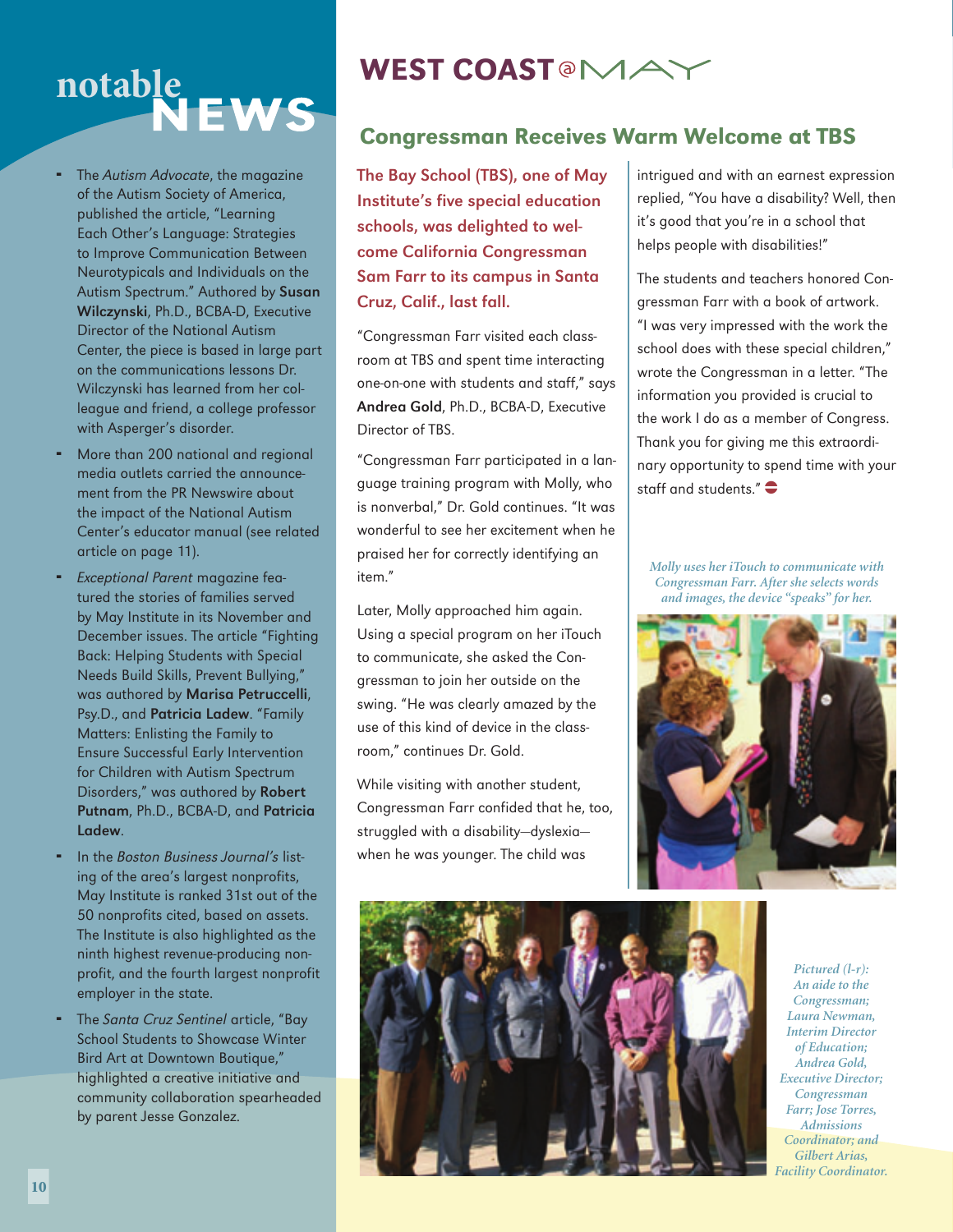# $N$   $C$  National Autism Center

# NAC Educator Manual Gets Rave Reviews

*Almost 90 Percent Report Greater Knowledge about Treatments for Autism*

**With thousands of copies in circulation in all 52 states and dozens of countries, the National Autism Center's autism manual for educators—***Evidence-based Practice and Autism in the Schools***—is receiving high marks from educators in the special education community.**

In a national survey following the release of the 181-page guide this winter, responses demonstrated that the manual is making a significant impact on improving educators' knowledge about autism spectrum disorders (ASD) and providing effective interventions for students.

In one of the important findings from the survey, 89 percent of respondents say their knowledge about effective treatments for students with ASD has improved as a result of the manual.

"The manual is designed to give teachers the resources they need to make informed choices and to collaborate with parents to ensure effective treatments are used to offer the child the greatest hope for his or her future," says Susan M. Wilczynski, Ph.D., BCBA-D, Executive Director of the National Autism Center.

The manual provides important information about the 2009 published research findings from NAC's National Standards Report, the most extensive analysis of treatments for

children and adolescents with ASD ever published. It also offers guidance on how to integrate professional judgment, family values, and preferences into treatment selection in order to build capacity and implement interventions accurately.

For more information about the manual, to download a free copy, or to learn more about the survey's findings, visit www.nationalautismcenter.  $\mathsf{orq.} \bigoplus$ 

#### Coming Soon: NAC's Autism Manual for Parents

"A Parent's Guide to Autism and Evidencebased Practice," NAC's new manual for parents, will be ready for distribution this spring. This guide for parents will include information from NAC's National Standards Report about the most effective evidence-based treatments for children on the autism

spectrum. It will also provide an overview of autism spectrum disorders (ASD) and special parent-to-parent sections with practical guidance from a parental perspective.

"It is our hope that this manual will give parents of children with ASD the support and information they need to make the best

possible decisions regarding effective treatments for their sons and daughters," says Susan Wilczynski, Ph.D., BCBA-D, Executive Director of NAC.

For more information about the parents' manual and to download a free copy, visit www.nationalautismcenter.org.  $\bullet$ 

#### Dr. Wilczynski Moderates Autism Panel for Big Think



Susan Wilczynski, Ph.D., BCBA-D, Executive Director of NAC, was tapped to moderate "What Is Autism?" This panel discussion featured leading

researchers talking about prominent research in ASD—from genetic testing and diagnosis, to current treatments.

The discussion was hosted by Big Think (www.bigthink.com) and sponsored by Pfizer as part of its new program, "Breakthroughs." This medical series brings together thought leaders, academics, and other experts to discuss cutting-edge scientific research in the areas of Alzheimer's disease, cancer, and autism.

Big Think is one of the country's fastest growing online knowledge forums featuring interviews, multi-media presentations, and round-table discussions with intellectuals from a wide range of fields.

Among the topics addressed were: where autism research will be in 10 years; whether other diseases can help us find an autism gene; the most pressing issues in autism research; and the need for public/private partnerships in autism research.

To view the complete discussion, visit bigthink.com and search for "autism." To find out more about the National Standards Report that highlights today's most effective autism treatments, visit www. nationalautismcenter.org.  $\bullet$